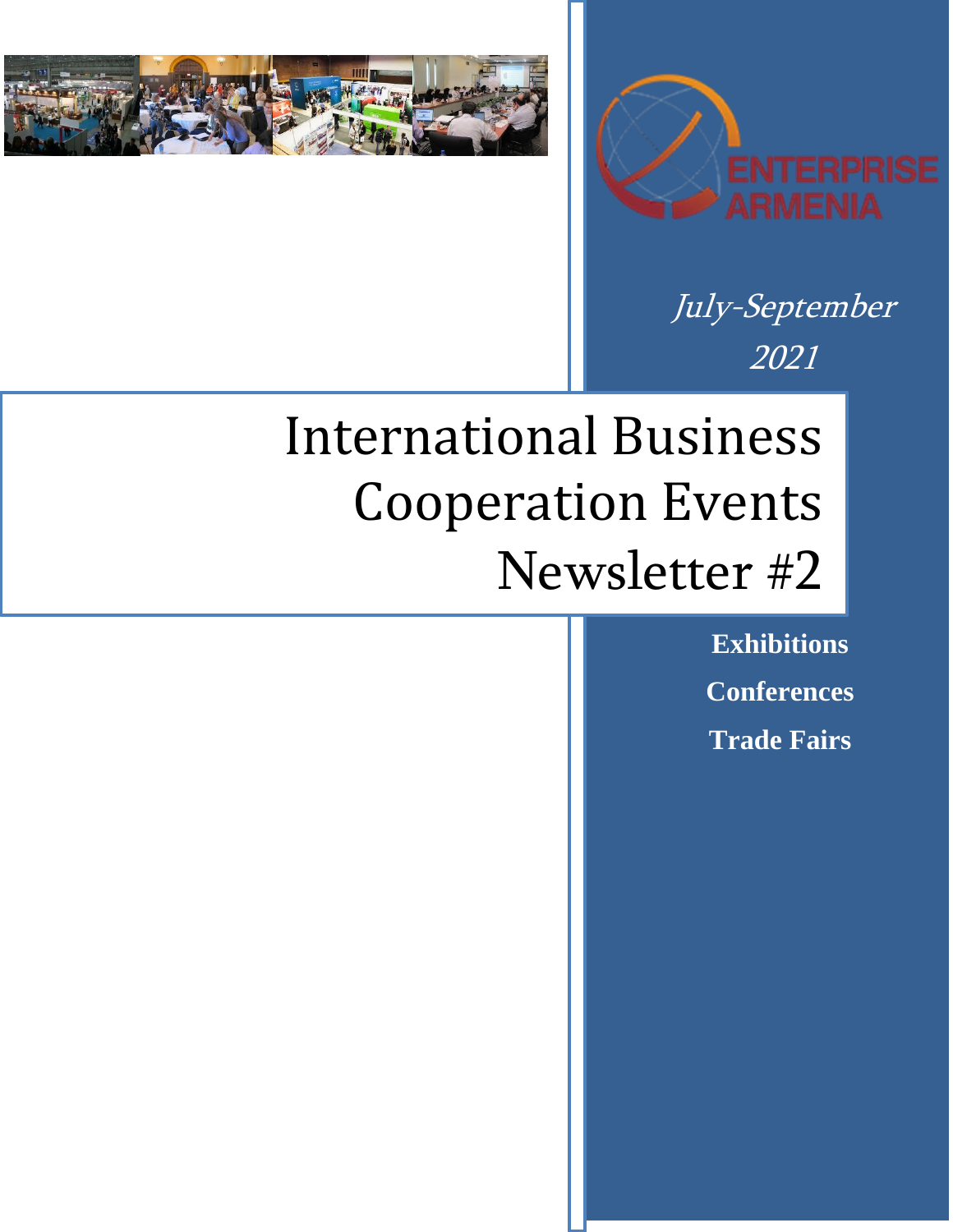## **July**

## **HKTDC Hong Kong International Jewellery**

### **Show**

**Connecting you to the Indian Travel Market** Project team <http://hkjewellery.com/> **Industry sector** Gifts, Watches & Clocks, Jewelry, Crafts, Special Occasion Party Items **Main product group** Precious Stones, Equipment for the Jewellery Industry, Accessories, Pearls, Diamonds **MilanoUnica International Textile Fair Project team** <http://www.milanounica.it/> **Industry sectors** Textiles (Clothing and Home Textiles, Technical Textiles), Clothing, Fashion, Accessories **Main product group Milan, Italy 06.07.2021-07.072021**

Menswear, Men's Outerwear, Men's Underwear, Ladies' Wear, Ladies' Outerwear, Fabrics, Woven Fabrics, Accessories, Silk

## **INNOPROM**

**Project team** <http://www.innoprom.com/> **Industry sectors**

Trade Fairs for Capital Goods

**Main product group**

Machinery, Foundry Technology, Machine Parts, Machine Building, Drilling Technology, Tunnel Construction, Gears and Drives Technology, Machine Tools, Light Engineering, Furnaces, Industrial Equipment, Metalworking, Metal Processing, Environmental Engineering, Water Technology, Sewage Water Technology, Electrical Engineering, Building Materials, Electric Installation Equipment



Ladies' Wear, Menswear, Children's Wear, Fashion Accessories, Fashion Jewellery



Enterprise Armenia Address: 5a M. Mkrtchyan St., Yerevan 0010, Armenia, Tel.: (+374 98) 255 018, [www.isc.am](http://www.isc.am/) 

**Hong Kong, China SAR 02.07.2021-06.07.2021**

**Ekaterinburg**, **Russia**

06**.0**7**.2021-**09**.0**7**.2021**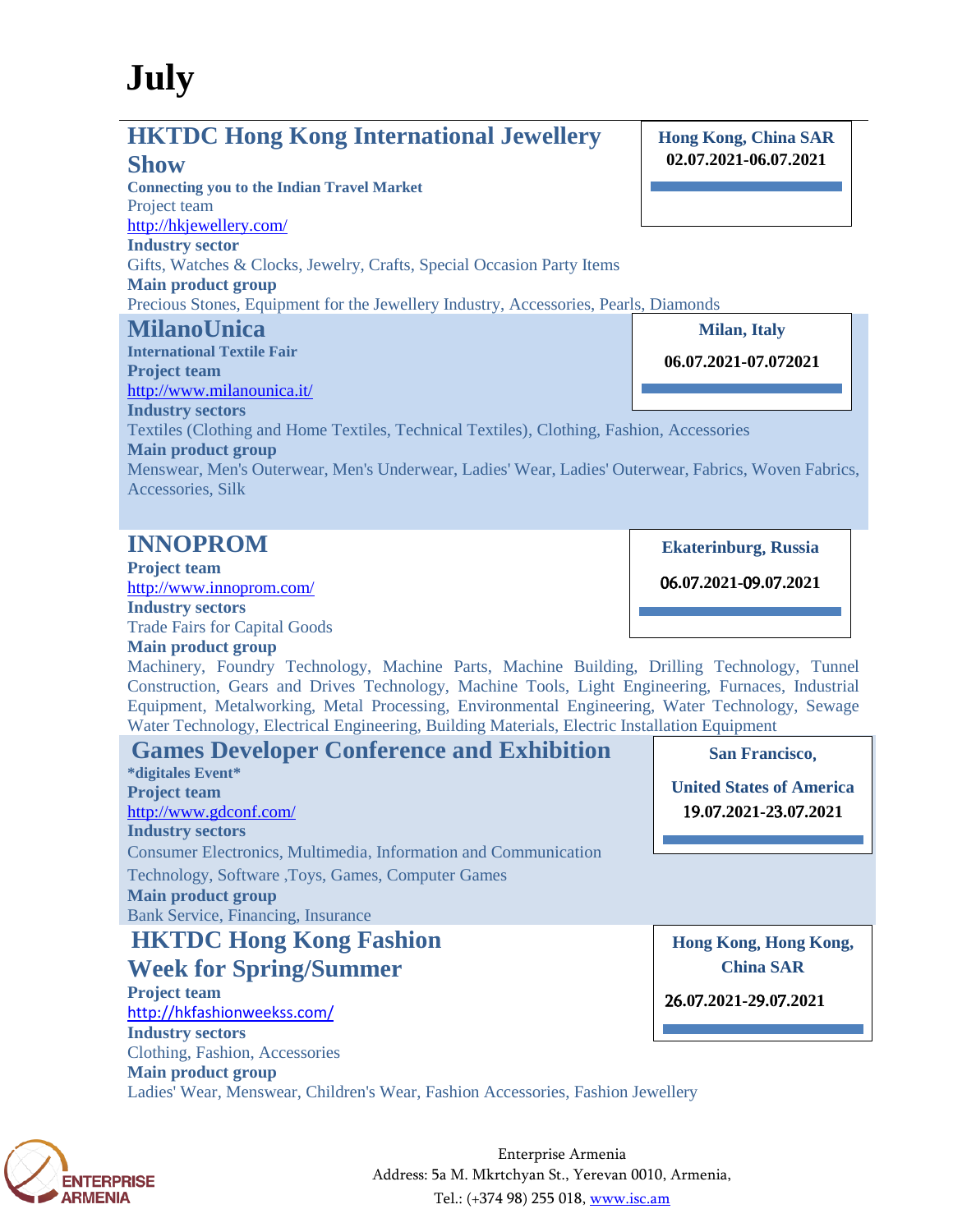## **CABEAUTY - Central Asia Beauty Expo**

**International Exhibition of Beauty, Cosmetics, Cosmetology and Household Cleaning Industry**

**Project team** [http://en.cabeauty.kz](http://en.cabeauty.kz/) **Industry sectors** Cosmetics, Personal Hygiene, Wellness **Main product group** Cosmetics, Perfumery, Toilet Requisites, Wellness, Detergents, Nails/Nail-Design

## **ECPAKLOG**

**E-Commerce Packaging & Supply Chain Expo Project team** [vivianpan@msuccessgroup.com](mailto:vivianpan@msuccessgroup.com) **Industry sector** Food Processing and Packaging Machinery Logistics, Gears and Drives, Conveyance and Storage Technology

#### **Main product group**

E-Commerce, Packaging Technology, Packaging Machinery, Packaging Material, Labelling Machines, Labelling Technology, Printing Machines for Packaging, Automation, Robotics, Logistics, Storage Technology, Lifting Equipment, Bar-Code-Technology, RFID (Radio Frequency Identification)

## **HKTDC Food Expo**

**The Measurement Fair - International Trade Fair for Sensorics, Mea Project team** Fon: +49 5033 9639-0

Fax: +49 5033 9639-20 info@sensor-test.com info@ama-service.com

http://www.sensor-test.com

#### **Industry sectors**

Computer-Aided Engineering, Factory Automation, Measuring and Control, Electrical Engineering, Electronics, Laboratory Technology, Biotechnology

#### **Main product group**

Sensors, Sensorsystems, Sensor Technology, Measuring Systems, Measuring Equipment, Testing Technology, Automation Systems, Laboratory Technology, Software, Material Identification Technology, Quality Control, Research and Development

## **AGRA - INTERN. FAIR OF**

## **AGRICULTURE & FOOD INDUSTRY**

Internationale Messe für Landwirtschaft und Nahrungsmittelindustrie **Project team** [mateja.jaklic@pomurski-sejem.si](mailto:mateja.jaklic@pomurski-sejem.si) [komerciala@pomurski-sejem.si](mailto:komerciala@pomurski-sejem.si) <http://www.sejem-agra.si/en/> Industry sector

Agriculture and Forestry, Landscape Gardening, Fisheries, Livestock Farming

Main product group

Agriculture, Foodstuff



Enterprise Armenia Address: 5a M. Mkrtchyan St., Yerevan 0010, Armenia, Tel.: (+374 98) 255 018, [www.isc.am](http://www.isc.am/) 

**Gornja Radgona, Slovenia 21.08.2021-26.08.2021**



**Hong Kong, China SAR**

**12.08.2021-16.08.2021**

**Shanghai**

**Almaty, Kazakhstan**

**11.08.2021-13.08.2021**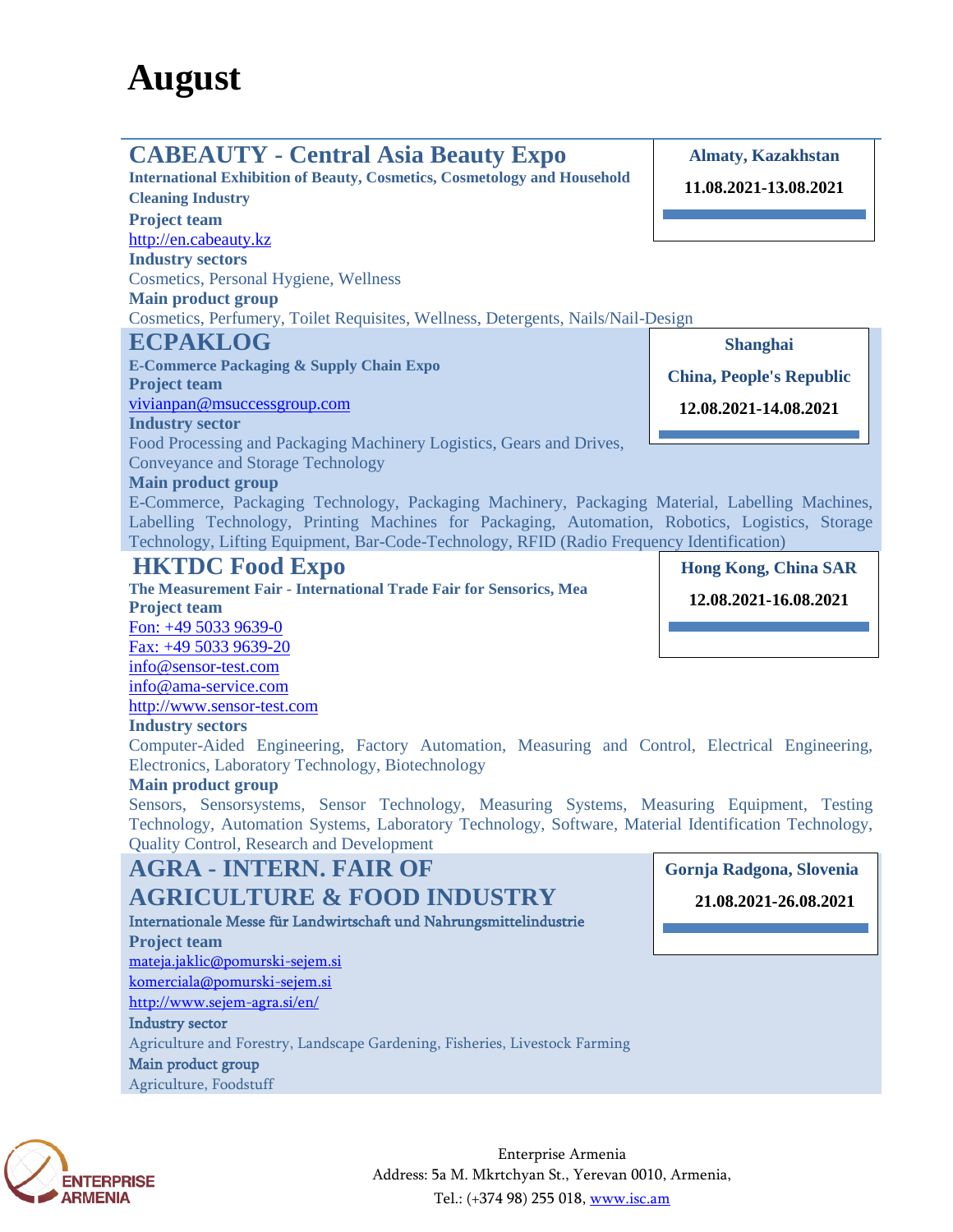## **EURO SHOES premier collection**

**International Trade Fair for Wines & Spirits Project team** Fon: +7 495 9257503 Fax: +7 495 9257503 euroshoes@euroshoes-moscow.com https://euroshoes.moscow/ **Industry sectors** Leather, Leather Goods, Shoes **Main product group** Ladies' Shoes, Men's Shoes, Children's Shoes, Bags, Care Products

## **MWCS - Metalworking and CNC Machine**

### **Tool Show**

**International Exhibition for Machine Tools, Sheet Metal, Pipe & Tubes Production, Mould & Die Construction, Tools Project team** [mwcs@hmf-china.com](mailto:mwcs@hmf-china.com) <http://www.metalworkingchina.com/> <http://www.ciif-expo.com/en/>

**Industry sector** Metalworking, Welding Technology

#### **Main product group**

Metalworking Machinery, Machine Tools, Sheet Metal Processing, Wire Production, Wire Processing, Surface Mount Technology, Precision Tools, Assembly Engineering, Material Handling, Mechanical Handling, Manipulation Engineering, Measuring Systems, Testing Technology, CAD/CAM, metal forming machines, Metal Cutting Machines

#### **gamescom**

**The world's largest trade fair and event highlight for interactive games and entertainment**

### \*digital event\*

Project team

Fon: +49 221 821-3311 +49 221 821-2880

Fax: +49 221 821-3099

[gamescom@koelnmesse.d](mailto:gamescom@koelnmesse.d) e [http://www.gamescom.de](http://www.gamescom.de/)

#### Industry sector

Information and Communication Technology, Software, Consumer Electronics, Multimedia, Toys, Games, Computer Games

#### Main product group

Computer Hardware, Software, Computer Games, Training, Supplementary Education, Professional Literature, Services



Enterprise Armenia Address: 5a M. Mkrtchyan St., Yerevan 0010, Armenia, Tel.: (+374 98) 255 018, [www.isc.am](http://www.isc.am/) 

**Moscow**, **Russia**

24**.0**8**.2021-**27**.0**8**.2021**

**Shanghai China, People's Republic**

24**.0**8**.2021-**28**.0**8**.2021**

**Cologne, Germany**

25**.08.2021-**27**.08.2021**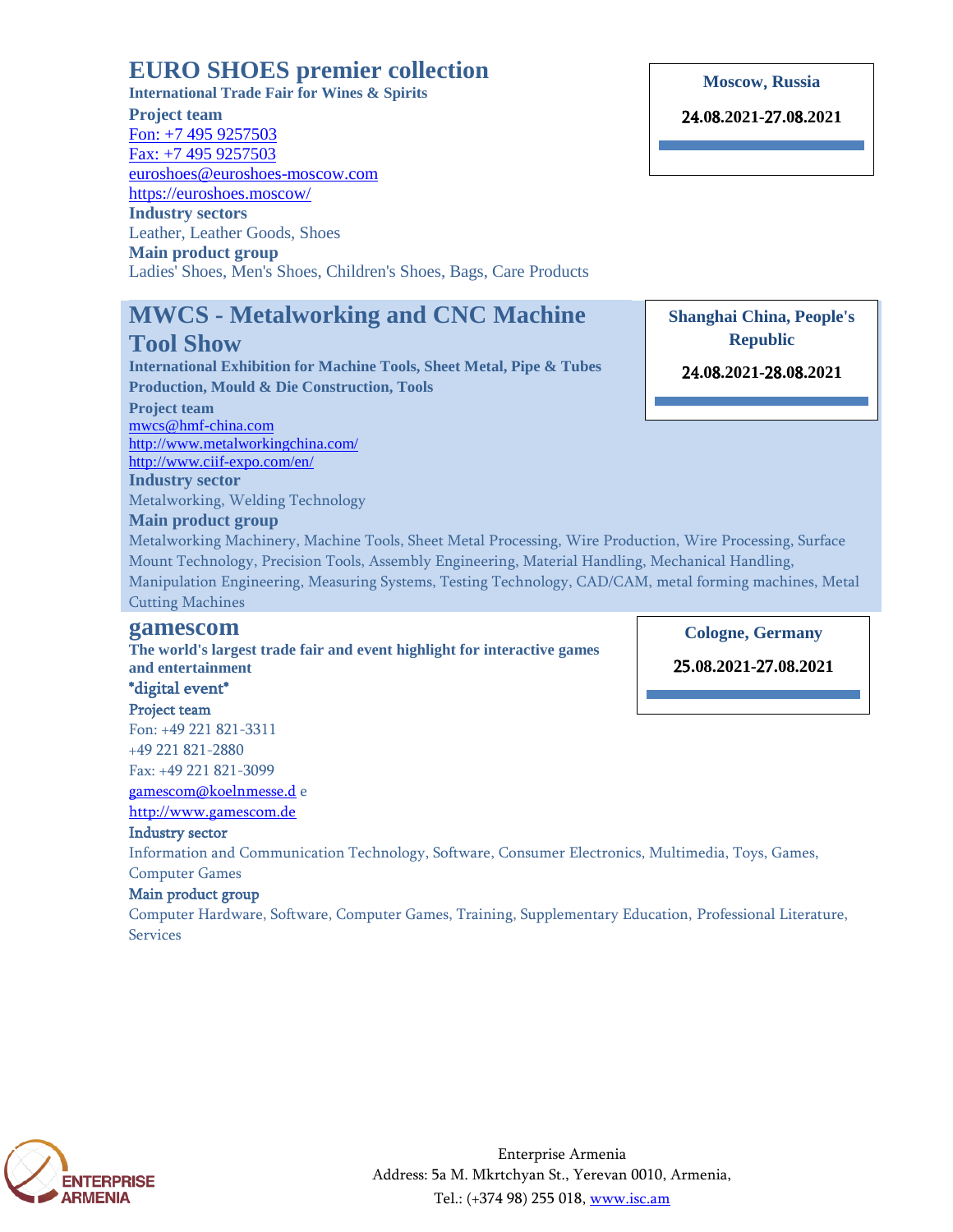## **September**

## **MEDTEC China**

**The exhibition dedicated to medical device design & manufacturing International Trade Show for Food and Food Processing**

#### **Project team**

[gerry.zhang@ubm.com](mailto:gerry.zhang@ubm.com) [http://www.medtecchina.com](http://www.medtecchina.com/)

## **Industry sectors**

Medical Engineering, Health, Pharmaceuticals, Care

#### **Main product group**

Technical Medical Equipment, Ancillaries, Pumps, Filter, Membranes Technology, Electronic Components, Laser Technology, Packaging Technology, Sterile Technology, Plastic Technology, Basic Materials, Factory Automation, Services

## **INDUSTRIE Paris (part of Global Industrie)**

**The Trade Show for Production Technologies Project team** <http://www.industrie-expo.com/>

## **Industry sector**

Trade Fairs for Capital Goods , Computer-Aided Engineering, Factory Automation, Measuring and Control, Logistics, Gears and Drives, Conveyance and Storage Technology

#### **Main product group**

Process Engineering, Assembly Engineering, Machine Tools, Surface Mount Technology, Materials, Machine Parts, Measuring Systems, Quality Control, Tools, Heat Generation, Material Handling, Lifting Equipment, Storage Technology, Welding Technology, Cutting Instruments, Robotics, Pneumatic, Hydraulic, Electronic Systems, Automation

## **DMEXCO**

#### **The Meeting Place for Key Players in Digital Business, Marketing and Innovation Project team**

Fon: +49 221 821-3808 Fax: +49 221 821-991333

#### [info@dmexco.de](mailto:info@dmexco.de)

<https://dmexco.com/de>

#### **Industry sectors**

Information and Communication Technology, Software, Advertising, Marketing, Franchising **Main product group**

Online Services, Marketing, Audio-Visual Technology, Multimedia, E-Commerce, Services

## **EXPODENTAL MEETING**

**International Exhibition on Equipment and Materials for Dentists and Dental Laboratories Project team** [s.ricco@unidi.it](mailto:s.ricco@unidi.it) [http://www.expodental.it](http://www.expodental.it/) **Industry sectors** Dental Medicine, Dental Technology **Main product group** Dental Medicine, Technical Equipment for Dentists, Dental Instruments

**Rimini, Italy**

**09.09.2021-11.09.2021**



Enterprise Armenia Address: 5a M. Mkrtchyan St., Yerevan 0010, Armenia, Tel.: (+374 98) 255 018, [www.isc.am](http://www.isc.am/) 

**Shanghai**,

**China, People's Republic 01.0**9**.2021-0**3**.0**9**.2021**

**Lyon, France**

**07.09.2021-10.09.2021**

**Cologne, Germany**

**07.09.2021-09.09.2021**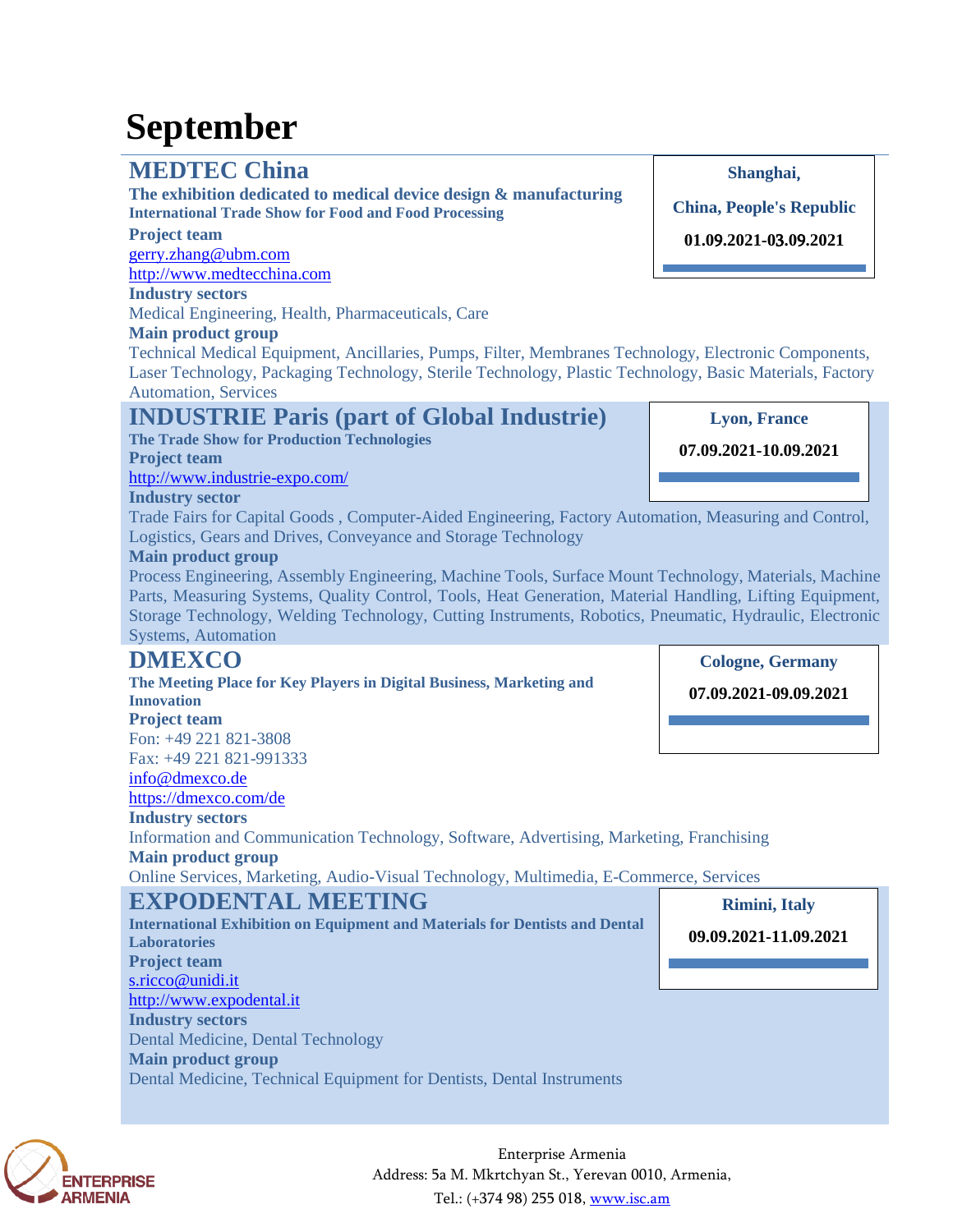## **interlight Russia / intelligent building Russia**

**International Trade Fair for Decorative and Technical Lighting, Electrical Engineering, Home and Building Automation Project team** <http://www.interlight-moscow.com/> **Industry sectors** Lighting, Lighting Technology, Electrical Engineering, Electronics **Main product group** Lighting Fittings, Street Lighting, Lamps, Appartment Lighting Fittings, Interior Lighting, Accessories, Exterior Lighting, Electronics, Electrical Engineering, Building Engineering, Building Automation **Techtextil Russia**

**International Trade Fair for Technical Textiles, Nonwovens and Protective Clothing Project team** <https://techtextil-russia.ru.messefrankfurt.com/moscow/en.html> [http://www.techtextil.ru](http://www.techtextil.ru/)  **Industry sectors Textiles Main product group** Fabrics for Industrial Purposes, Fibres, Yarns, Non-Wovens

## **International Agricultural Fair**

#### **Project team**

<https://www.sajam.net/en/>

#### **Industry sectors**

Agriculture and Forestry, Landscape Gardening, Fisheries, Livestock Farming **Main product group**



**18.09.2021-24.09.2021**

Agricultural Machinery, Agricultural Implements, Forestry Engineering, Irrigation Plants, Seeds, Agricultural Products, Animal-breeding, Veterinary Equipment, Plant Protection, Fertilizer, Foodstuff, Food Processing Machinery, Food Processing Technology, Fruits, Vegetables, Milk Products, Dairy Products, Meat Products, Beekeeping, Salad Oil, Coffee, Tea, Beverages, Bakery Products, Wine, Spirits, Sweets, Icecream, Feeding Stuff, Domestic Animals, Horses, Poultry, Packaging Technology, Packaging Material

## **For Interior**

**Trade Fair of Furniture, Interior and Design Project team** [fernandez@abf.cz](mailto:fernandez@abf.cz) [http://www.forinterior.cz](http://www.forinterior.cz/) **Industry sector** Furniture, Interior Design **Main product group** Furniture, Small Furniture, Decorations, Lifestyle Accessories

## **iran agrofood**

**iran agrofood Project team** Fon: +49 6221 4565-13 [p.maerz@fairtrade-messe.de](mailto:p.maerz@fairtrade-messe.de) [http://www.iran-agrofood.com](http://www.iran-agrofood.com/)

**Industry sector**

**Tehran, Iran, Islamic Republic**

**Prague, Czechia 21.09.2021-25.09.2021**

**21.09.2021-25.09.2021**

Agriculture and Forestry, Landscape Gardening, Fisheries, Livestock Farming , Food, Beverage and Luxury Foodstuff Hotel and Catering, Shop Fittings, Food Processing and Packaging Machinery **Main product group**



Enterprise Armenia Address: 5a M. Mkrtchyan St., Yerevan 0010, Armenia, Tel.: (+374 98) 255 018, [www.isc.am](http://www.isc.am/) 

#### **Moscow, Russia**

**13.09.2021-16.09.2021**

**Moscow, Russia 19.11.2020-21.11.2020 Moscow, Russia 14.09.2021-16.09.2021**